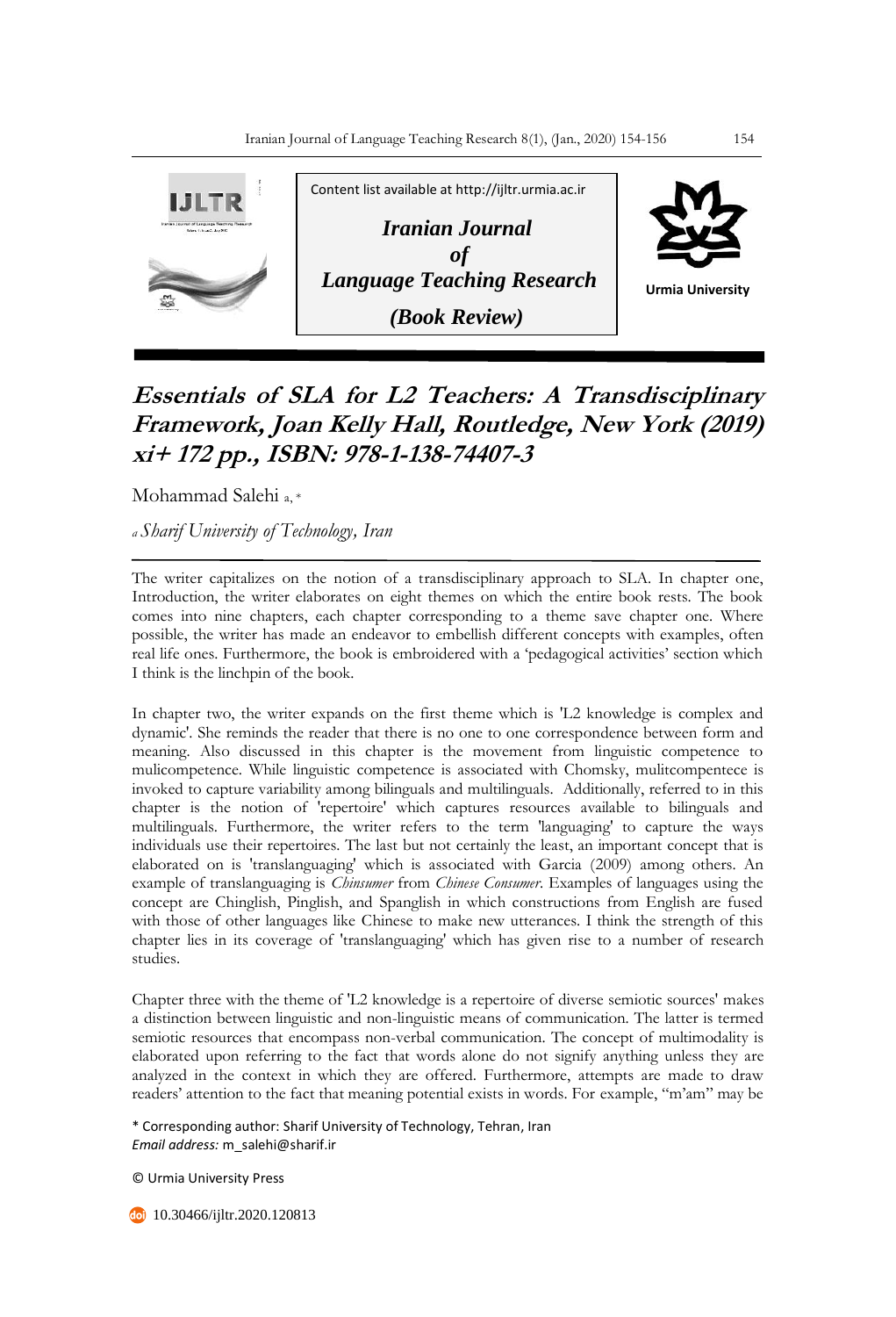used in a positive way in some parts of the USA and in some parts it might carry a negative connotation. In my opinion, the problem with this chapter and perhaps the entire book is that it goes to great lengths to explain the concepts, whereas what language teachers really need is a demonstration of how the cognizance of SLA concepts can be beneficial for teachers. Furthermore, the writer highlights the importance of nonverbal behavior that has meaning potential. As a case in point, the writer mentions "raised hand" that might signal one wants to stop an action or in a court case it might signal taking an oath. As mentioned before, the example, though significant, hardly touches on classroom realities. Speaking of nonverbal behavior, the author could have mentioned cross-cultural differences in terms of nonverbal behavior.

In chapter four under the theme of 'L2 knowledge is situated, and attentionally and socially gated', the writer advocates the idea that language learning takes place at a micro level as the result of interactions with the caregiver. This chapter is more aligned with the title of the book. In the chapter, the author talks about "salience" which is an SLA specific term and captures the prominence of an item. The writer also talks about two types of frequency: token frequency and type frequency.

In chapter five with the title of 'Learning is mediated and embodied', the writer deals with how language is inextricably linked to social and cultural knowledge. *Indexicality* refers to the fact that certain meanings are invoked depending on contexts. For example, "how are you?" may invoke informality when produced by expressions such as "hey, man". As another example of the indexical use of language, the author mentions "raise your hands" which is appropriate for asymmetrical relationships between teachers who issue such directives and students. It might be the case that the expression is used within peers to invoke superiority of one over the other. The writer rightfully argues that L2 socialization is different from L1 socialization in that learners and adults bring their own experiences to the learning situation. It is also a truism that L2 learning takes place in a formal setting.

Chapter six titled 'Learning is mediated by learners' social identities' capitalizes on how social identity contributes to our understanding of SLA. The writer evokes the term "transportable identities" to refer to the characteristics we are born with which tend to linger with us for eternity. The writer makes it abundantly clear that these transportable identities are inextricably liaised with our social identities. Boiled down to an Iranian context, a woman is not supposed to be a taxi driver. I surmise the most interesting part of this chapter deals with research studies which have implications for classroom contexts. For example, gender and social class did prove to have a determining role in some studies. As for social class, a country like Canada has different systems for immigrants two of which are business investment and skilled working. Those who enter the country through business investment send their children to private schools while the children of the second category go to public schools and as a result, children in the two categories experience language learning in markedly different ways. *Imagined identity* is also significant in that nonnative speakers carve out an imagined community of native speaking community before they arrive in the country. Their expectations might shatter once they set foot in Canada or the USA. Therefore, they may stop communicating with native speakers.

In chapter seven, the author talks about 'motivation, investment and agency'. As for motivation, she mentions Dörnyei and his colleagues' *directed motivational current* (DMC). The writer conceives of investment as being complementary to motivation as motivation is not able to capture the complex relations between power, identity and language learning. To further elaborate on the concepts, the writer does refer to some studies conducted in the realm of investment. In one case, Norton is said to have found out that out of five women in her study, two dropped out for reasons of being marginalized and positioned as immigrants. Finally, individual agency is referred